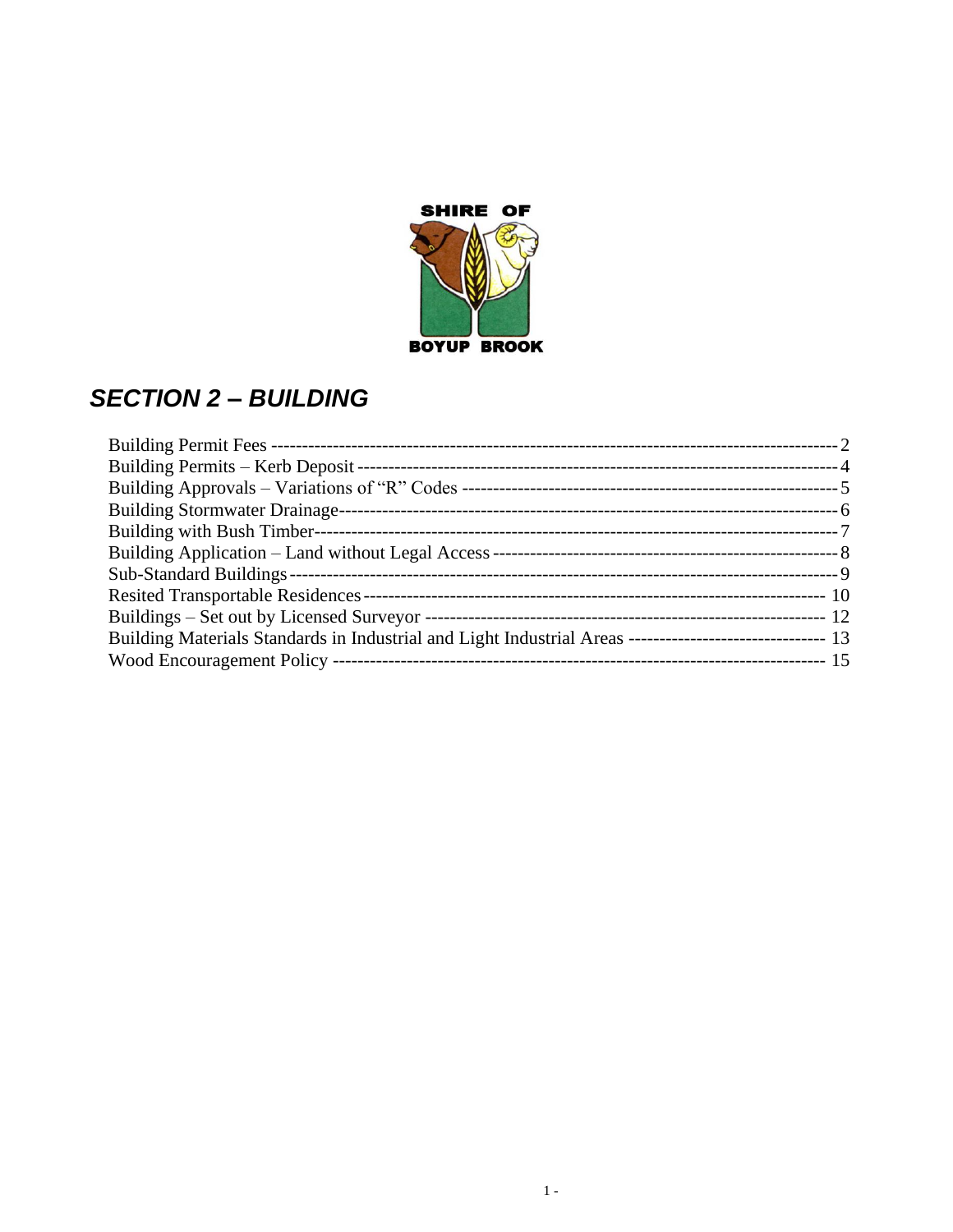To determine procedures for the calculation and payment of building permit application fees.

## **Statement**

## *Building Value*

It is the Council's policy that Building Licence applications be assessed before approval to determine the estimated value of the proposed construction in accordance with schedule 2 of the Building Regulations 2012, for the purpose of setting Building Permit fees. The Shire's Building Surveyor is empowered by the Building Regulations 2012, to estimate the value of construction where the nominated value is considered unrealistic.

If an applicant does not agree with the estimated value which has been calculated, the applicant may be required to submit such supporting evidence on construction value as considered necessary by the Building Surveyor to enable a revision of the estimated value.

## *Fee Exemption*

That the payment of building permit fees by sporting, charitable and other community groups be waived for building works up to the construction value of \$10,000 (plus GST).

Building constructions works exceeding \$10,000 (plus GST) will only be considered for exemption by the Council if the works are fully funded by the community group and/or the Shire.

This policy does not apply to the levy required by the Builders Services Board (BSL), the Construction Training Fund (CTF), sewage apparatus (septic tanks, leach drains etc) applications or any other statutory fees and charges.

## *Refunds*

That in all cases where a building project is abandoned, and a refund of building licence fee is sought by the holder of the building permit: -

that 50% of the fees paid be reimbursed if the claim is made within 12 months of issue of the building permit where no building work has commenced and;

That no refunds are payable after expiry of 12 months from date of issue of the permit, as the permit is then void.

## *Duration and Extension to Permits*

An extension of time or renewal of Building Permits is to be limited to 12 months per extension.

The fee payable on the renewal of a Building Permits is to be in proportion to the extent of the building to be completed, e.g.: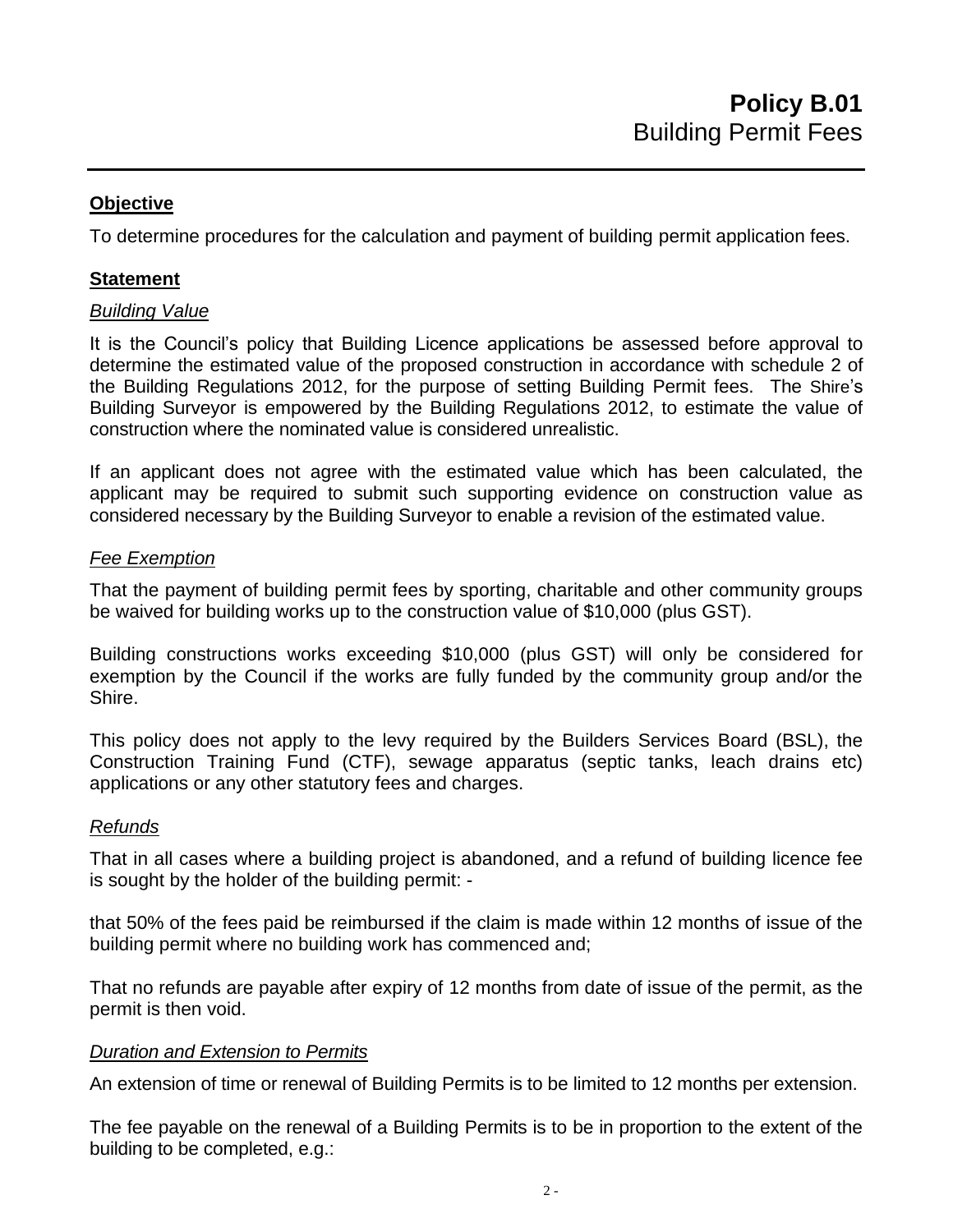If 50% completed, then 50% of fee charged.

If 75% completed, then 25% of fee charged.

<span id="page-2-0"></span>

| <b>POLICY NO.</b>     | <b>B.01</b>                 |
|-----------------------|-----------------------------|
| <b>POLICY SUBJECT</b> | <b>Building Permit Fees</b> |
| <b>ADOPTION DATE</b>  | 17 June 2004                |
| <b>VARIATION DATE</b> | 21 December 2007            |
| LAST REVIEW DATE      | 18 June 2020                |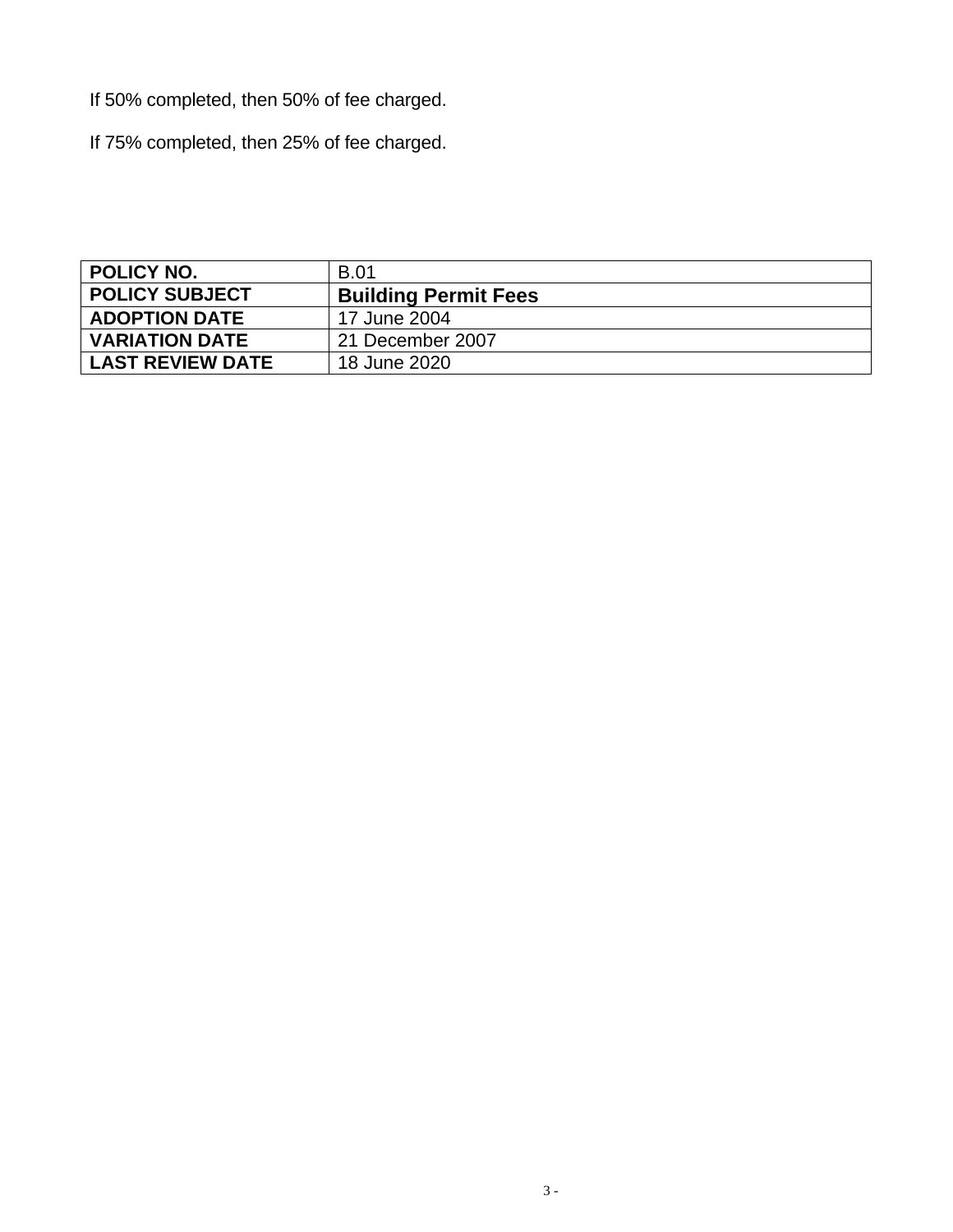To provide a mechanism for the recovery of any likely damage to roads, kerbing or footpaths as a result of building works.

### **Statement**

It is the Council policy to require recipients of a building permit to lodge a bond to cover any likely damage that may be caused to Shire's roads, kerbing and or footpaths during the time of construction. The bond is to be lodged prior to the issue of a building permit.

The Council will establish the amount of bond and include the same in its annual schedule of fees and charges. The amount of the bond will be reviewed annually as part of the budget process.

<span id="page-3-0"></span>

| <b>B.02</b>                            |
|----------------------------------------|
| <b>Building Permits - Kerb Deposit</b> |
| 17 June 2004                           |
| 21 December 2007                       |
| 18 June 2020                           |
|                                        |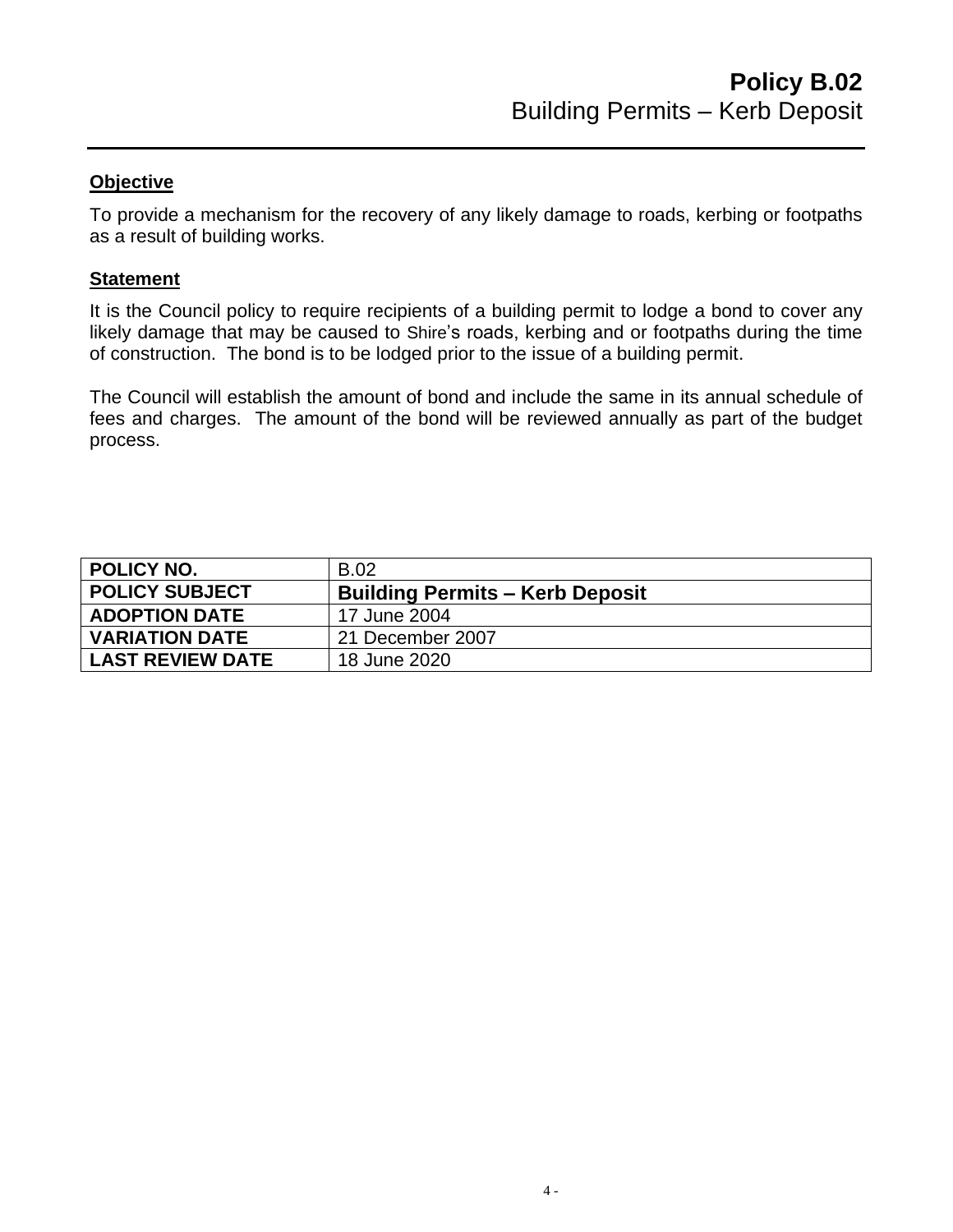To determine requirement where applicants request a variation of the Residential 'R' codes.

### **Statement**

That applications for special approval for buildings which involve exemption or significant variation from any provisions of the "R" codes, the applicants will be required to provide with the application proof that affected neighbours have been notified in writing of the intentions of the applicant, and that they may lodge objections to the proposal with the Council.

<span id="page-4-0"></span>

| <b>POLICY NO.</b>       | <b>B.03</b>                                         |
|-------------------------|-----------------------------------------------------|
| <b>POLICY SUBJECT</b>   | <b>Building Approvals – Variations of "R" Codes</b> |
| <b>ADOPTION DATE</b>    | 17 June 2004                                        |
| <b>LAST REVIEW DATE</b> | 18 June 2020                                        |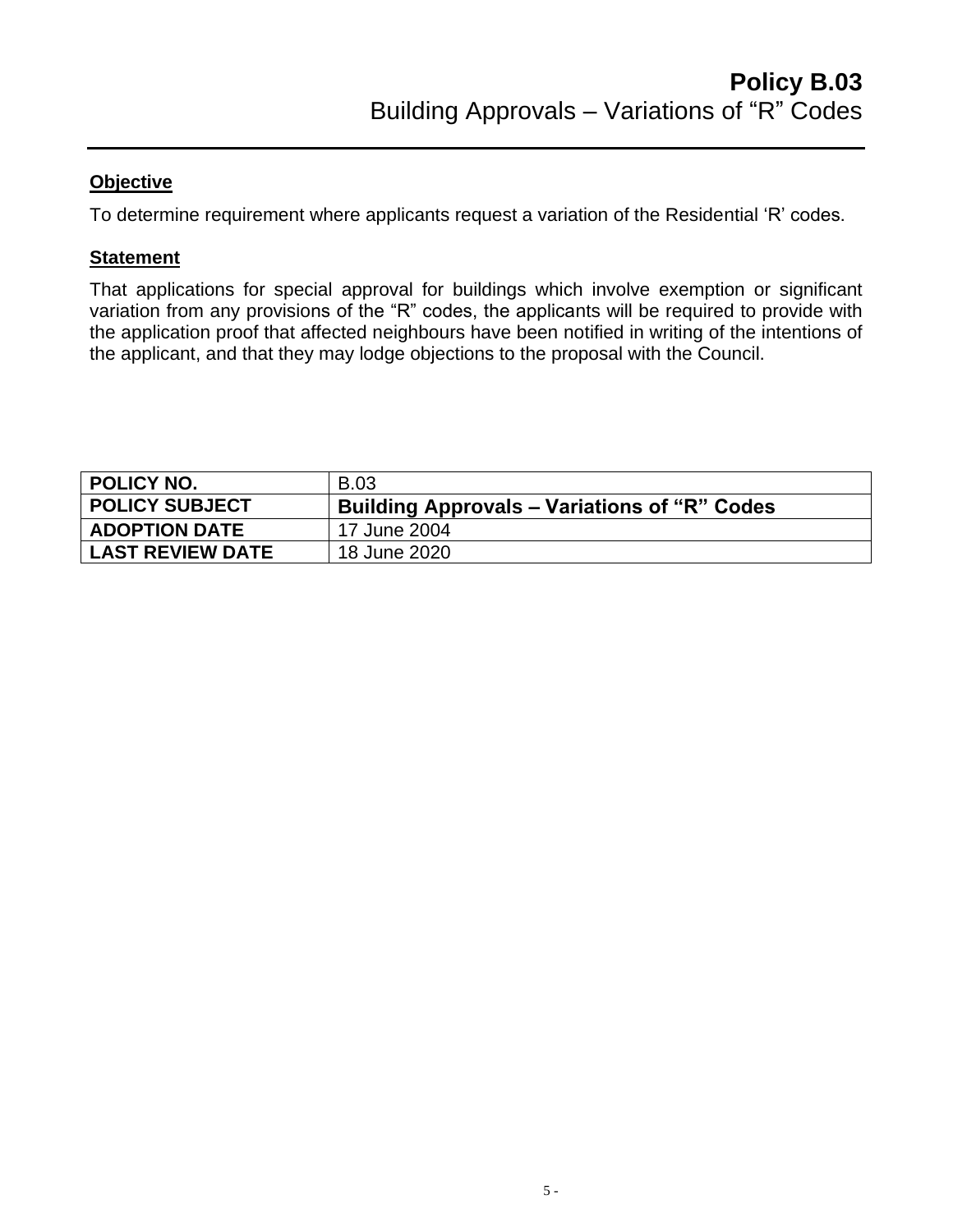To clarify the requirements for the disposal of stormwater.

## **Statement**

Every owner of a building whether on residential, commercial, industrial, special rural or rural zoned land is responsible for ensuring that adequate guttering and down pipes are provided to carry the stormwater from an "average" rain storm, and dispose of the storm water away from the foundations of all buildings on the property, or adjoining properties preferably onto a road way (with approval from the Manager of Works and Services) then flow through the road stormwater/drain water drainage system.

Policy W13 "Connection of Private Landholders Stormwater into Councils Stormwater Drainage System" is to be read in conjunction with policy B04.

<span id="page-5-0"></span>

| <b>POLICY NO.</b>       | <b>B.04</b>                         |
|-------------------------|-------------------------------------|
| <b>POLICY SUBJECT</b>   | <b>Building Stormwater Drainage</b> |
| <b>ADOPTION DATE</b>    | 17 June 2004                        |
| <b>VARIATION DATE</b>   | 16 May 2013                         |
| <b>LAST REVIEW DATE</b> | 18 June 2020                        |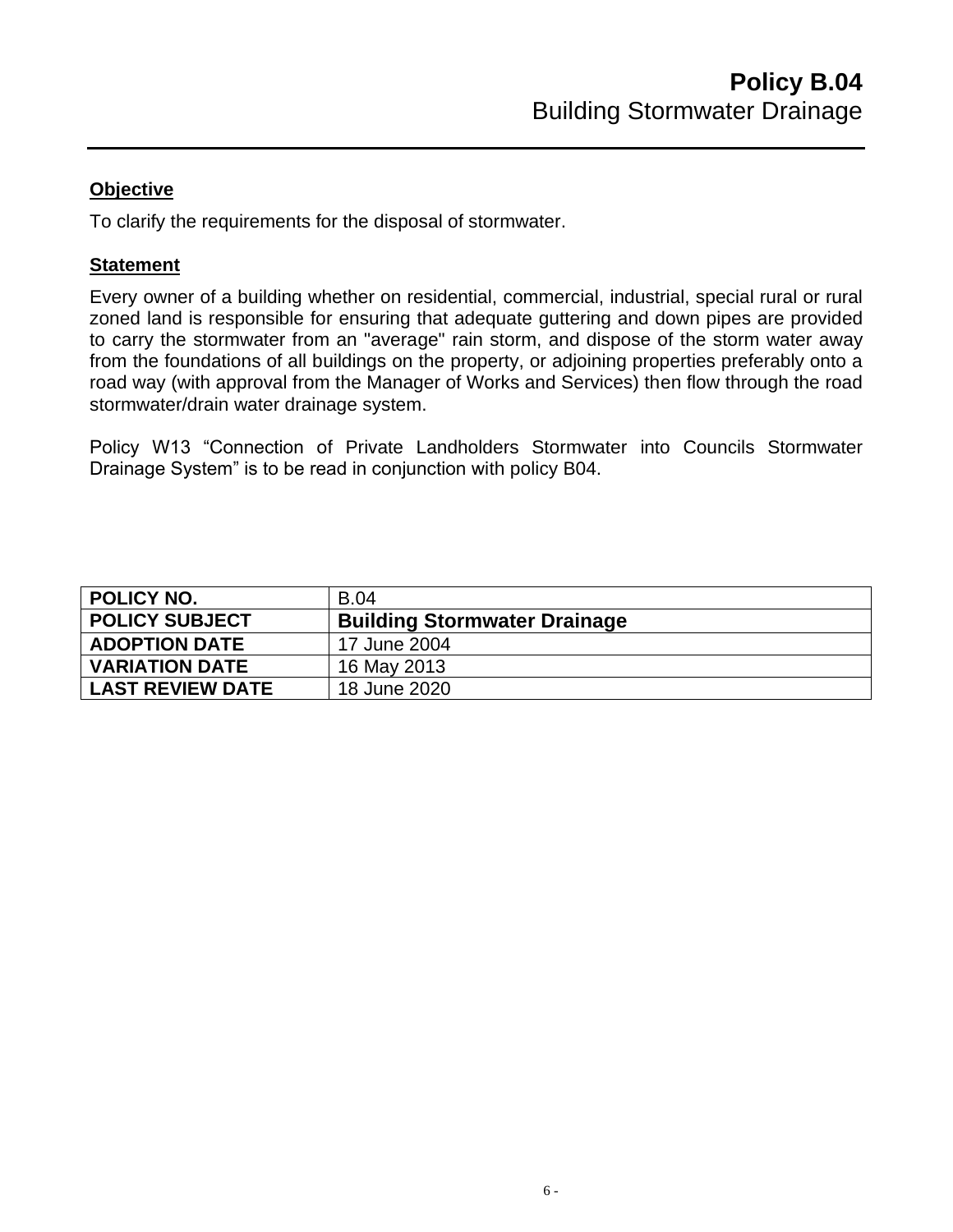To determine requirements for the use of bush timber for external uprights on buildings.

## **Statement**

Should a building application be submitted for a dwelling whereby the applicant wishes to utilise 'bush timber' for any external uprights on the building then that timber shall comply with the following: -

- 1. Timber may only be selected from the following:
	- White Gum (Wandoo)
	- Jarrah
		- **Karri**
- 2. All timber upon erection is to have no more than 0.5 degree variance from the straight perpendicular which is equivalent to 20 mm distance from the perpendicular at 2400 mm above ground level.
- 3. All timber is to be of uniform size and length.
- 4. All bark shall be removed, and branches shall be cut off at the main trunk to render a smooth surface.
- 5. Timber shall be sealed to render a finished surface which is impervious (to water).

<span id="page-6-0"></span>

| <b>POLICY NO.</b>       | <b>B.05</b>                      |
|-------------------------|----------------------------------|
| <b>POLICY SUBJECT</b>   | <b>Building with Bush Timber</b> |
| <b>ADOPTION DATE</b>    | 17 June 2004                     |
| <b>LAST REVIEW DATE</b> | 18 June 2020                     |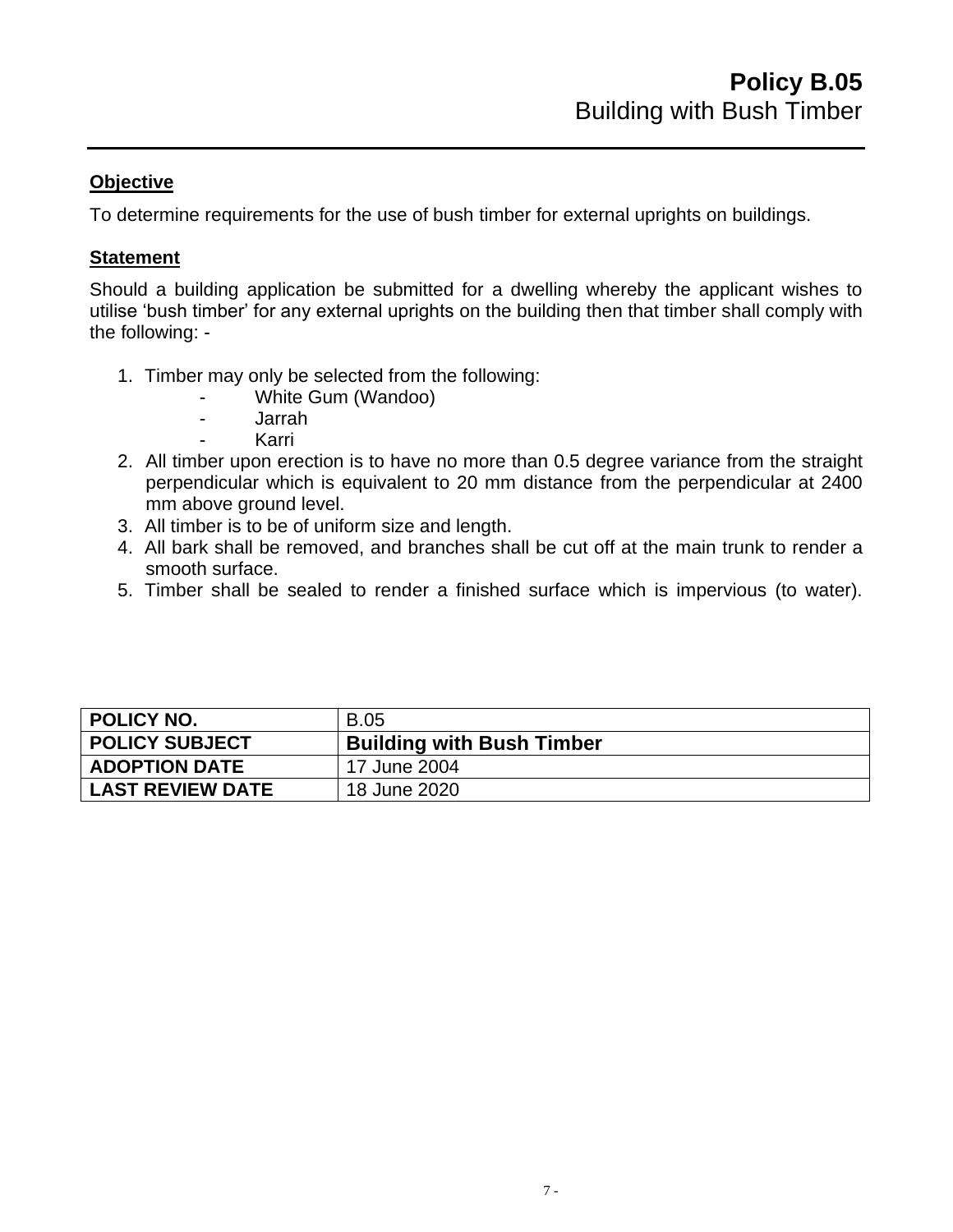To ensure applicants are informed of land which has no legal access.

# **Statement**

Should the Building Surveyor become aware of legal access not being provided to a property, the applicant shall be advised in writing that: -

- 1. As far as the Council is aware no legal access to the land exists;
- 2. He/she should seek legal opinion on the position regarding access to the land, prior to the commencement of building operations;
- 3. Be advised that the Shire is under no obligation to provide legal access to the land at present or any time in the future.

<span id="page-7-0"></span>

| <b>POLICY NO.</b>       | <b>B.06</b>                                             |
|-------------------------|---------------------------------------------------------|
| <b>POLICY SUBJECT</b>   | <b>Building Application – Land without Legal Access</b> |
| <b>ADOPTION DATE</b>    | 17 June 2004                                            |
| <b>VARIATION DATE</b>   | 21 December 2007                                        |
| <b>LAST REVIEW DATE</b> | 18 June 2020                                            |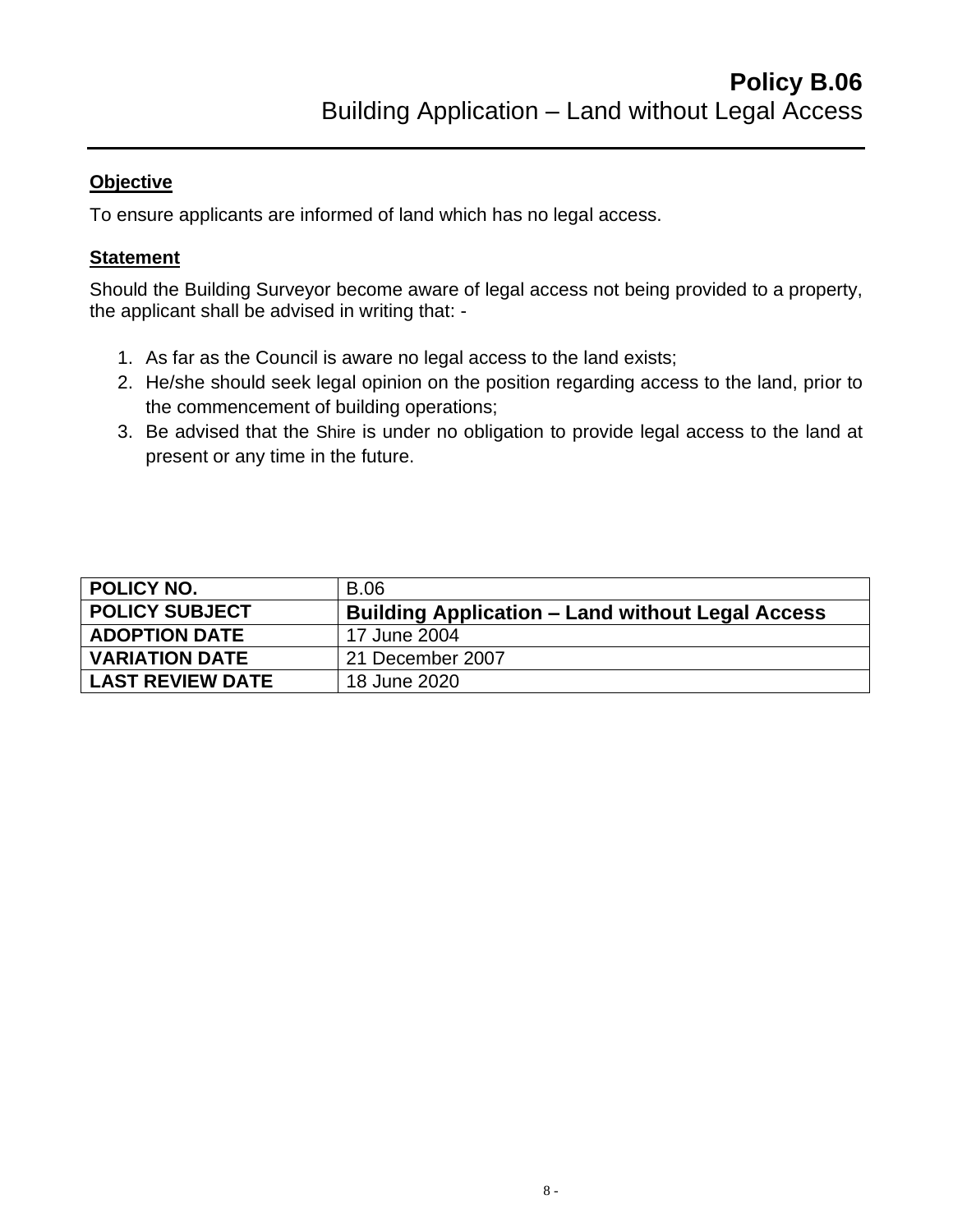To provide guidelines where a building is determined as sub-standard.

### **Statement**

Should a sub-standard dwelling or other buildings on any location or lot throughout the Shire become known to the Shire Officers then an appropriate order subject to the provisions of the Health Act and/Building Act 2012 be prepared and served on the owners of the properties concerned.

In the case of there being more than one dwelling on any location, the matter is to be referred to the Council for consideration.

The maximum time frame allowed for completion of all works required by the notice shall be as follows: -

Where only building additions or alterations are required, which the Building Surveyor determines that a building permit is not required and the majority of required works involved the provision of toilet and ablution facilities, then all works to be completed within one year.

Where substantial building alterations, or complete rebuilding together with the provision of toilet and ablution facilities is required the following is to apply: -

- a) Appropriate plans and specifications shall be submitted to the Shire and a building permit obtained within three months.
- b) Works are to be substantially commenced within one year.
- c) All works to be completed within a period of two years of issue of the original notice.

<span id="page-8-0"></span>

| I POLICY NO.            | <b>B.07</b>                   |
|-------------------------|-------------------------------|
| <b>POLICY SUBJECT</b>   | <b>Sub-Standard Buildings</b> |
| <b>ADOPTION DATE</b>    | 17 June 2004                  |
| <b>VARIATION DATE</b>   | 21 December 2007              |
| <b>LAST REVIEW DATE</b> | 18 June 2020                  |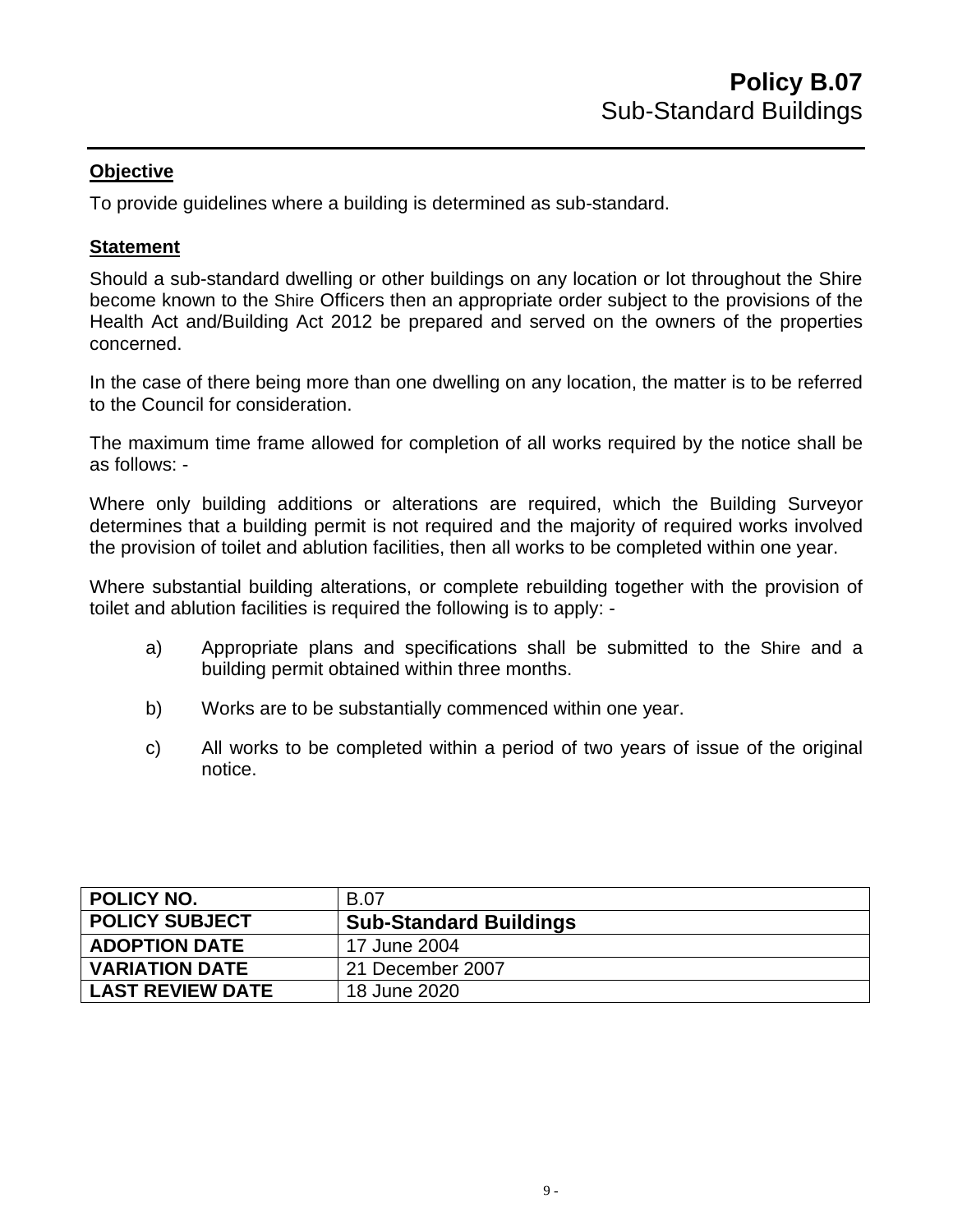To determine requirements relating to resited/transportable residences.

## **Statement**

Relocated houses may not be brought into the shire until a building permit is issued.

The re-erection of a second-hand building that has been removed and transported from another site or from another location on the same site shall be regarded as being the erection of a new building. A demolition permit shall be obtained from the local government in which the building is located prior to removal.

Houses clad with asbestos cement sheeting will be permitted, provided the cladding is undamaged and the relocation complies with the Health (Asbestos) Regulations, 2012, specifically:

- 1. That part of the building built wholly or partly with asbestos cement sheet is not substantially dismantled.
- 2. A person shall not cut or deliberately break asbestos cement sheet for the purpose, or in the course of moving a dwelling/house built wholly or partly with asbestos cement sheet. (See note 2 - Conditions).

A building application will comply with clause 5.17 of Town Planning Scheme No 2 and clause 1.7 of the Residential Planning Codes.

The visual amenity of the building shall be brought up to the required standard within three (3) months of being placed on the lot.

The application shall include: -

- 1. STRUCTURAL ENGINEER'S REPORT: The dwelling is to be inspected by a practising Structural Engineer who is to issue a full report, stating that the proposed dwelling is in a sound structural condition and can be transported and relocated on a stump floor system. The report must also detail any defects in relation to cladding, roofing, etc and repairs necessary to bring the house up to the required standard.
- 2. PHOTOGRAPHS of each elevation.
- 3. BUILDING PLANS of the dwelling as per the Building Regulations, 2012.
- 4. SEPTIC TANK application form and plans.
- 5. The BUILDING Permit FEE and bond (cash or bank guarantee) must be paid prior to the issuing of a building permit. The Chief Executive Officer is authorised to make progressive refunds (a maximum of 2 refunds) of the bond as the required works are finished.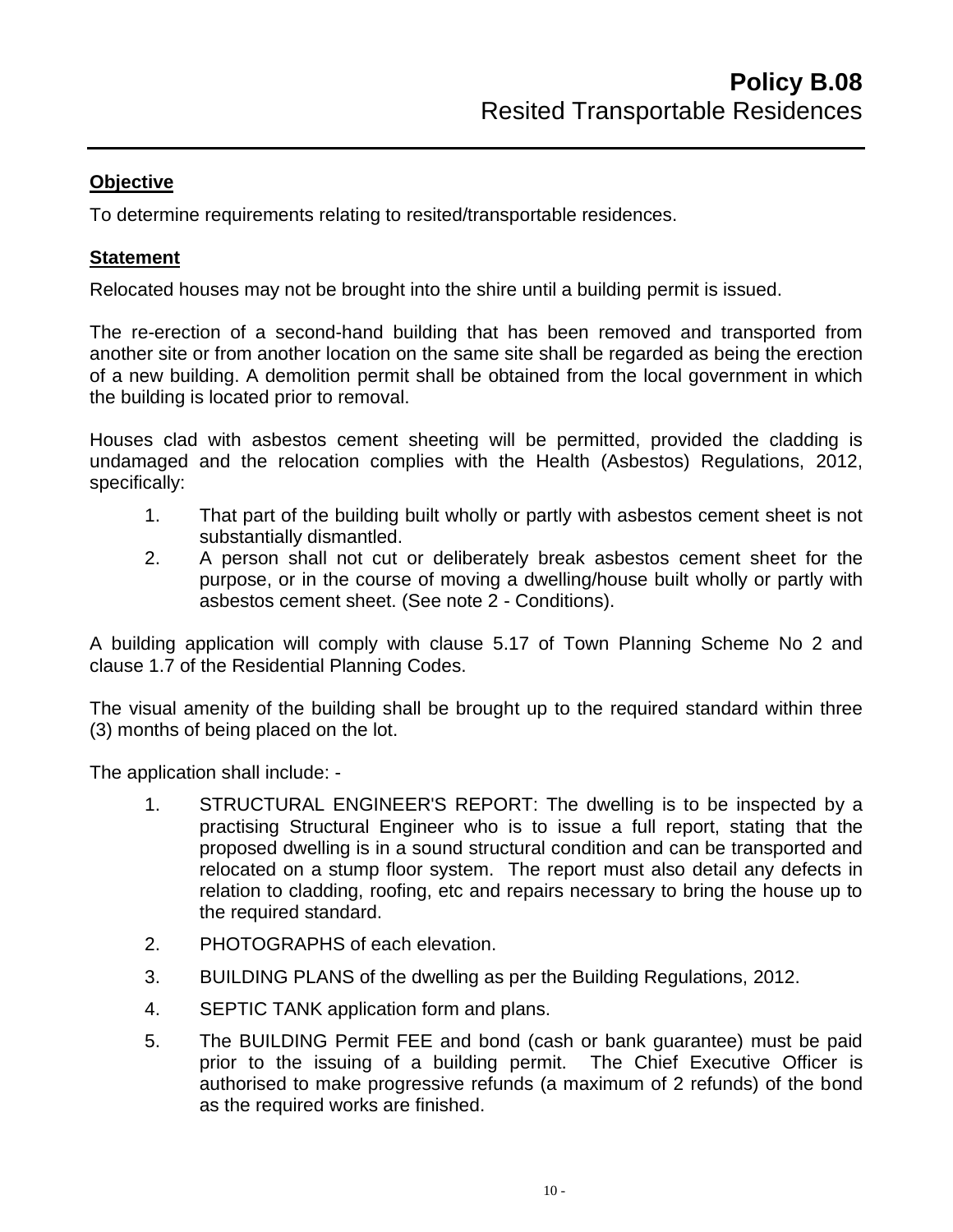*NOTE: Relocation into the Shire prior to the permit fee and bond being paid may result in prosecution and the offender will be required to remove the house and relocate it outside the Shire boundary.*

# *CONDITIONS*

- 1. Stumps may be of timber, steel or concrete. All timber stumps and sole plates to be of new jarrah or other hardwood approved by the Building Surveyor. No second-hand wood stumps or sole plates to be used.
- 2. All damaged sections of external wall cladding, and roof sheeting shall be replaced with new material to match existing.
- 3. If more than 10% of roofing sheets, gutters, ridge caps or flashings are affected by rust then those sheets or materials must be replaced with new roofing materials to match existing.
- 4. Any damaged or rusted gutters or downpipes are to be replaced with new materials to match existing.
- 5. Any damaged tiles to be replaced with new tiles of the same colour and design as the existing tiles.
- 6. All external items (architraves, fascia's, barge boards etc) are to be replaced with new material where necessary due to damage incurred in transit, splitting, rot or other reason, to match existing.
- 7. All windows and openings are to comply with the Building Code of Australia. All broken glass in the dwelling is to be replaced, all windows and doors to open freely and locks and catches are to be easily operable.
- 8. The dwelling to give an aesthetically pleasing and professionally finished appearance.
- 9 The building is not to be occupied prior to final inspection by the Building Surveyor.
- 10. The Shire at all times reserves the right to revoke the above building permit and require the building to be removed from the site, in the circumstances where damage sustained by the dwelling during sectioning, transport or re-erection renders the building to be, in the opinion of the Shire, of an unacceptable standard for relocation to the site.
- 11. Cement tiled roofs shall be replaced with new material being either clay tiles, Zincalume or Colourbond sheeting.
- 12. Clay tiled roofs shall be cleaned to the satisfaction of the Building Surveyor.
- 13. Applicants are encouraged to erect verandahs over all external doors and a full-length patio, a minimum of 2.4 metres wide, to the rear of the building. Materials shall be new.
- 14. Other conditions may be imposed as the Shire sees fit.

<span id="page-10-0"></span>

| <b>POLICY NO.</b>       | <b>B.08</b>                      |
|-------------------------|----------------------------------|
| <b>POLICY SUBJECT</b>   | Resited Transportable Residences |
| <b>ADOPTION DATE</b>    | 17 June 2004                     |
| <b>LAST REVIEW DATE</b> | 18 June 2020                     |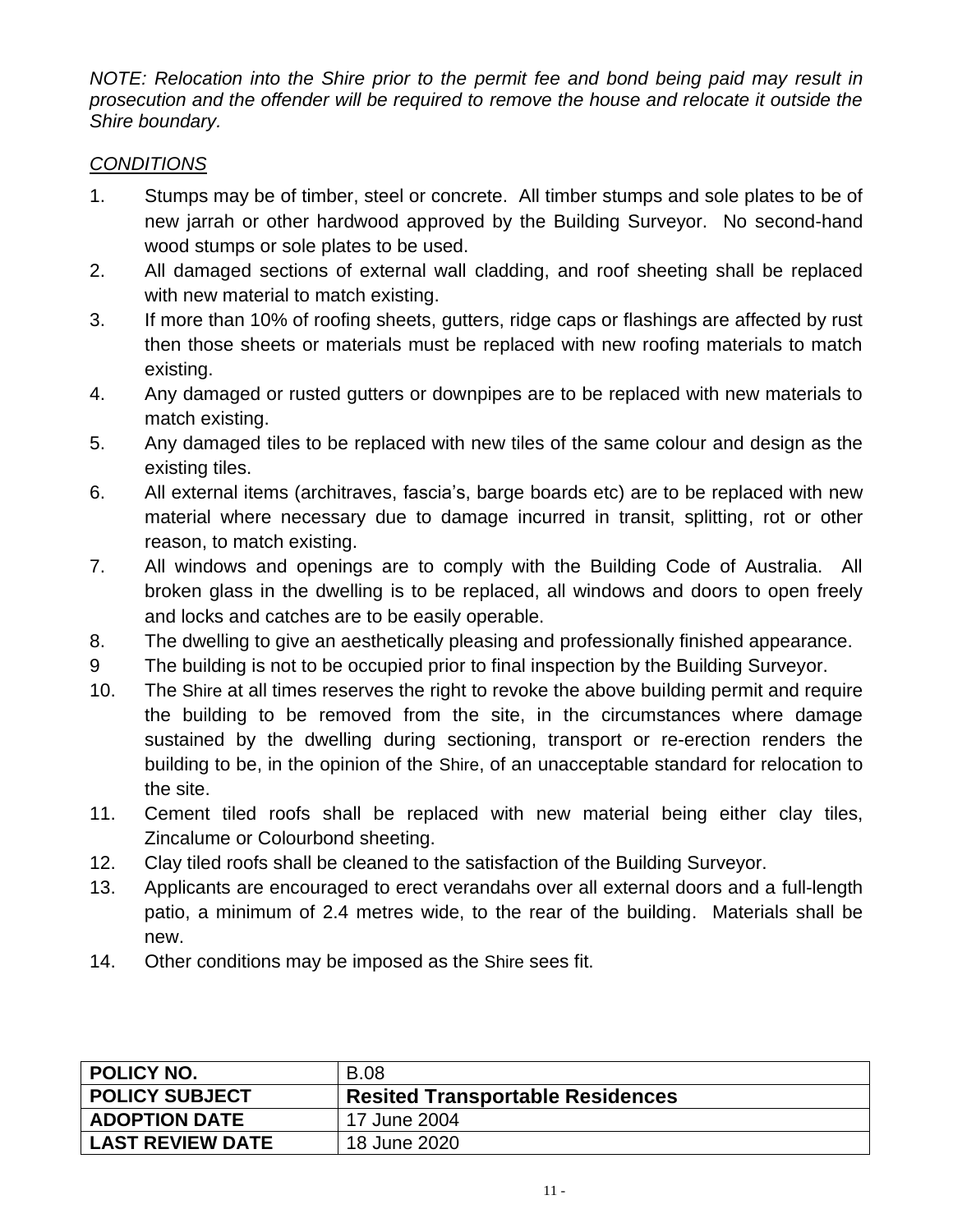To ensure that specified buildings are correctly sited.

## **Statement**

It is Council's policy that the following condition be imposed on all building permits issued for all developments excluding single residential buildings, outbuildings, etc. That is, the condition is to be imposed on duplexes, group residential, commercial, industrial and the like.

All buildings, excluding single residential buildings, outbuildings, etc, are to be set out by a licensed surveyor. The set out is not to occur unless the boundaries of the lot have been reestablished by a licensed surveyor who confirms that the survey pegs determining the lot boundaries are correctly positioned.

Prior to the construction of a residential building in a gazetted townsite, the set out is not to occur unless the boundaries of the lot have been re-established by a licensed surveyor who confirms that the survey pegs determining the lot boundaries are correctly positioned.

<span id="page-11-0"></span>

| <b>POLICY NO.</b>       | <b>B.09</b>                              |
|-------------------------|------------------------------------------|
| <b>POLICY SUBJECT</b>   | Buildings – Set out by Licensed Surveyor |
| <b>ADOPTION DATE</b>    | 17 June 2004                             |
| <b>LAST REVIEW DATE</b> | 18 June 2020                             |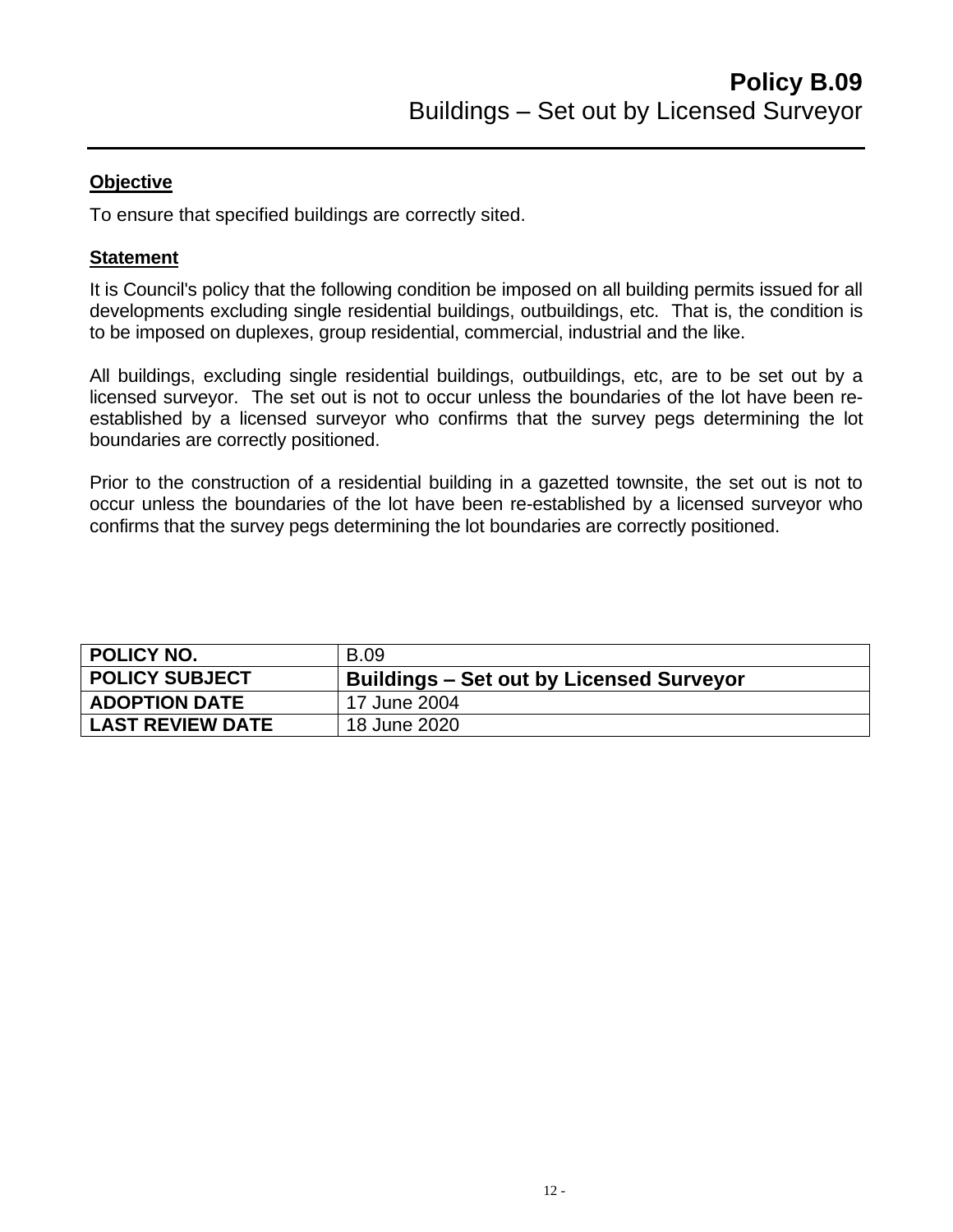To determine the minimum standard of building materials relating to the development of workshops and other associated outbuildings in the 'Industrial' and 'Light Industrial' zones.

# **Statement**

In order to maintain consistency in considering developments within the 'Industrial' and 'Light Industrial' zones for future planning applications, the Council will require compliance with the following provisions.

The minimum standard of building materials to be used in the construction of roofs on buildings, workshops and any associated outbuildings in the 'Industrial' and 'Light Industrial' zones shall be: -

- corrugated iron
- Zincalume
- Colorbond

In relation to external walls, consideration will be given to the use of the following materials subject to a planning application being forwarded to the Shire:-

- Concrete
- Brick
- Stone
- Rammed earth

<span id="page-12-0"></span>

| POLICY NO.              | <b>B.10</b>                                                 |
|-------------------------|-------------------------------------------------------------|
| <b>POLICY SUBJECT</b>   | <b>Building Materials Standards in Industrial and Light</b> |
|                         | <b>Industrial Areas</b>                                     |
| <b>ADOPTION DATE</b>    | 17 June 2004                                                |
| <b>VARIATION DATE</b>   | 21 December 2007                                            |
| <b>LAST REVIEW DATE</b> | 18 June 2020                                                |